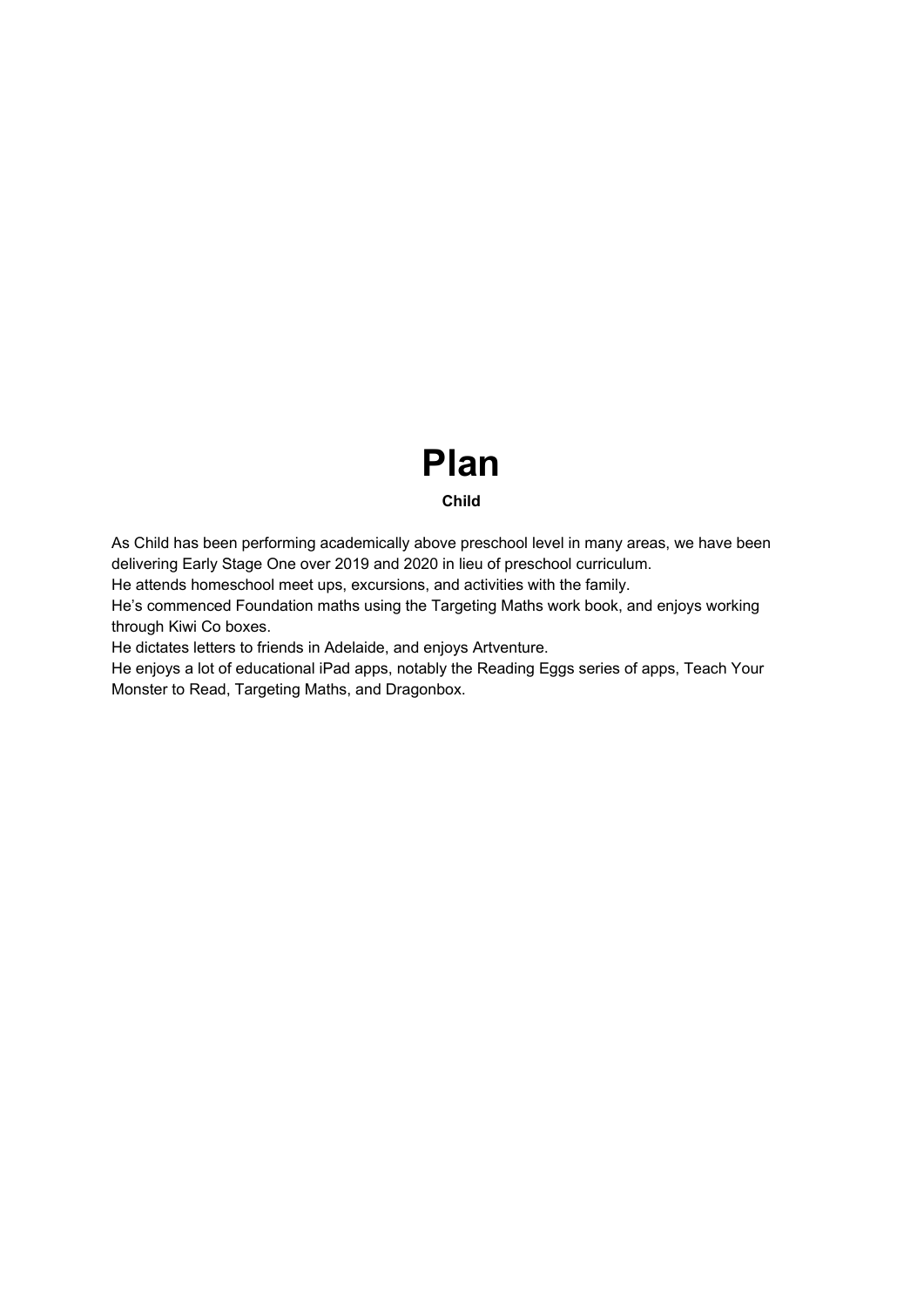# **Early Stage 1 English**

## **Plan:**

Dictating writing, involving composing sentences, observing structure.

Weekly speech therapy to assist in language skills.

Child enjoys Reading Eggs and Teach Your Monster to Read, competently working his way through the lessons.

## **Resources:**

Reading Eggs Teach Your Monster to Read Speech Therapy with A Growing Understanding

# **Early Stage 1 Mathematics**

#### **Plan:**

Child is working through Targeting Maths Foundation. He is working through Math Seeds on his computer. He enjoys exploring the Spielgaben, making patterns with the pegs, pictures with the geometric shapes, and structures with the blocks.

#### **Resources:**

Targeting Maths

Dragonbox

Math Seeds

Spielgaben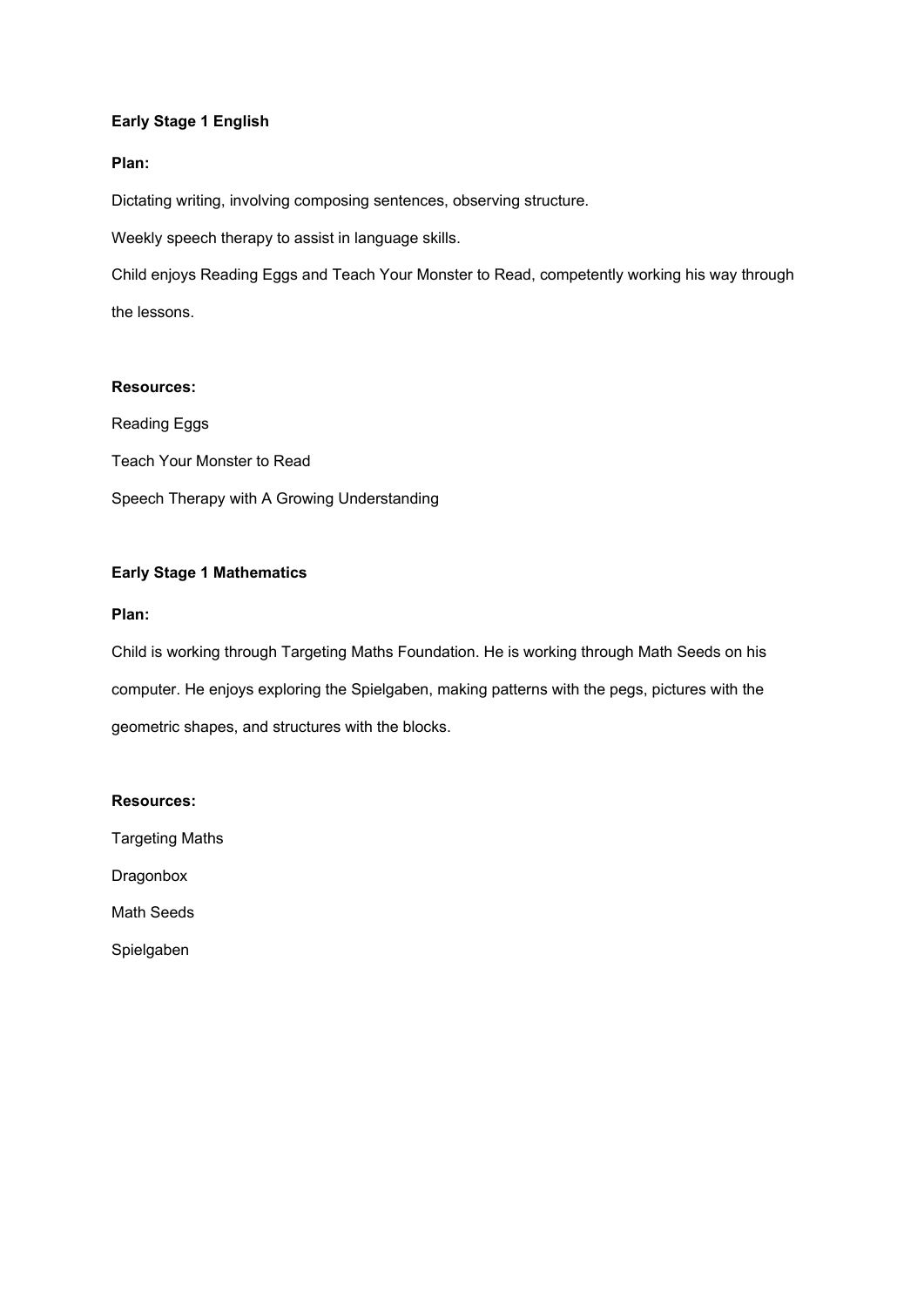# **Early Stage 1 Science**

## **Plan:**

Child joins in on all family science activities, as well as science excursions and workshops. He also enjoys working through Kiwi Co boxes.

#### **Resources:**

Skills Sharing Days **Excursions** Kiwi Co

# **Early Stage 1 History**

## **Plan:**

Exploration of history will be through conversation around places and people. We are continuing to read Absolutely Everything and will be starting Story of the World as a family.

## **Resources:**

Absolutely Everything Story of the World Local information signs

## **Early Stage 1 Geography**

#### **Plan:**

Observation of places we visit, map reading, signs, and navigation. Observation of geology in places we visit, differences from place to place.

#### **Resources:**

Maps Excursions